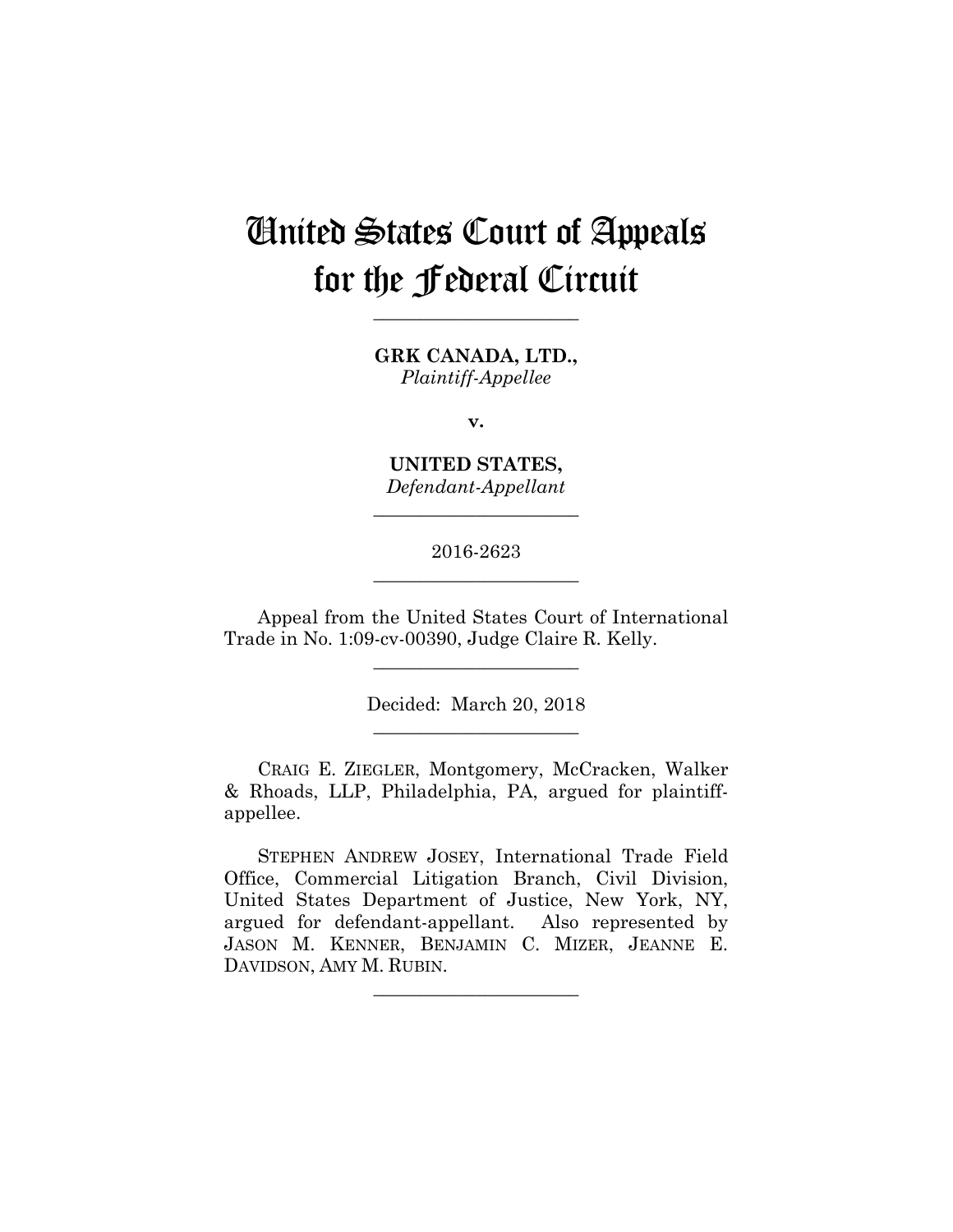## Before PROST, *Chief Judge,* REYNA, and STOLL, *Circuit Judges.*

## REYNA, *Circuit Judge*.

The United States appeals from a final judgment of the United States Court of International Trade granting GRK Canada, Ltd.'s motion for summary judgment that various screws imported by GRK were properly classified as "self-tapping screws" under subheading 7318.14.10 of the Harmonized Tariff Schedule of the United States. Because the Court of International Trade properly classified GRK's imported screws, we affirm.

#### BACKGROUND

This matter returns to the court following remand to the Court of International Trade. *GRK Can., Ltd. v. United States* ("*GRK IV*"), 180 F. Supp. 3d 1260 (Ct. Int'l Trade 2016); *see also GRK Can., Ltd. v. United States* ("*GRK I*"), 884 F. Supp. 2d 1340 (Ct. Int'l Trade 2013) *vacated and remanded*, 761 F.3d 1354 (Fed. Cir. 2014) ("*GRK II*"), *reh'g denied*, 773 F.3d 1282 (Fed Cir. 2014) (per curiam) ("*GRK III*").

Between January 2008 and August 2008, GRK imported three types of screw fasteners into the United States. *GRK IV*, 180 F. Supp. 3d at 1263. The three types of screws at issue are GRK's Model R4 Screws ("R4"), RT Composite Trim Head Screws ("RT"), and Fin/Trim Head Screws ("Fin/Trim").1 *Id.*. GRK's screws are used to mate dissimilar materials, for example, to mate plastics or dense composite materials to wood. *Id*. at

1

<sup>&</sup>lt;sup>1</sup> The RT and Fin/Trim Head Screws are both varieties of GRK's Trim Head screws, and are collectively referred to as Trim Head screws in the Court of International Trade's decision.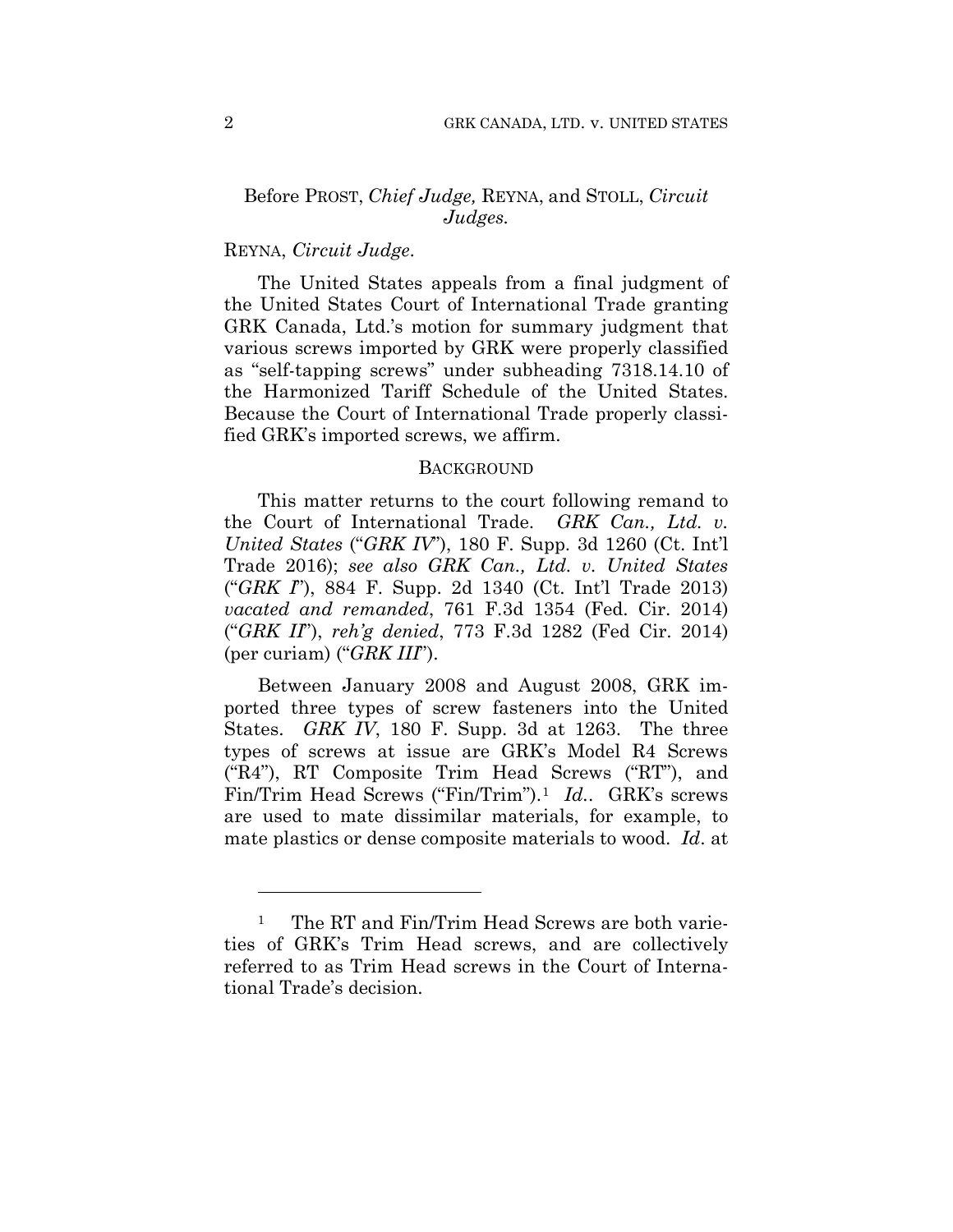<u>.</u>

1264. To that effect, all three GRK screws are made with corrosion-resistant, case-hardened steel and "can be used to penetrate materials such as sheet metal, plastics, medium-density fiberboard, polyvinyl chloride (PVC) board, cement fiberboard, melamine, arborite, and other man-made composite materials." *Id*. (internal quotation marks omitted).

Upon GRK's importation of the subject screws, United States Customs and Border Protection ("Customs") classified the screws as "other wood screws" under subheading 7318.12.00 of the Harmonized Tariff Schedule of the United States ("HTSUS"),2 subject to an import duty of 12.5% *ad valorem*. *Id.* at 1263.GRK protested, claiming that the screws should have been classified under subheading 7318.14.10 as "self-tapping screws," a classification that carries a 6.2% *ad valorem* duty. Customs denied GRK's protest. *Id.* at 1272.3

GRK appealed Customs' decision to the Court of International Trade, which granted summary judgment in GRK's favor. The court determined, as *eo nomine* provisions that describe all forms of an article by a specific name, the subheadings for "other wood screws" and "selftapping screws" cannot be interpreted based on use

<sup>2</sup> All references to the HTSUS refer to the governing provision determined by the date of importation, here the 2008 version. *See LeMans Corp. v. United States*, 660 F.3d 1311, 1314 n.2 (Fed. Cir. 2011).

<sup>3</sup> The parties do not contest the eight-digit level classification of whether GRK's "self-tapping screws" fall under subheading 7318.14.10 for "self-tapping screws having shanks or threads with a diameter of less than 6 mm," and not under subheading 7318.14.50 for "selftapping screws having shanks or threads with a diameter of 6 mm or more."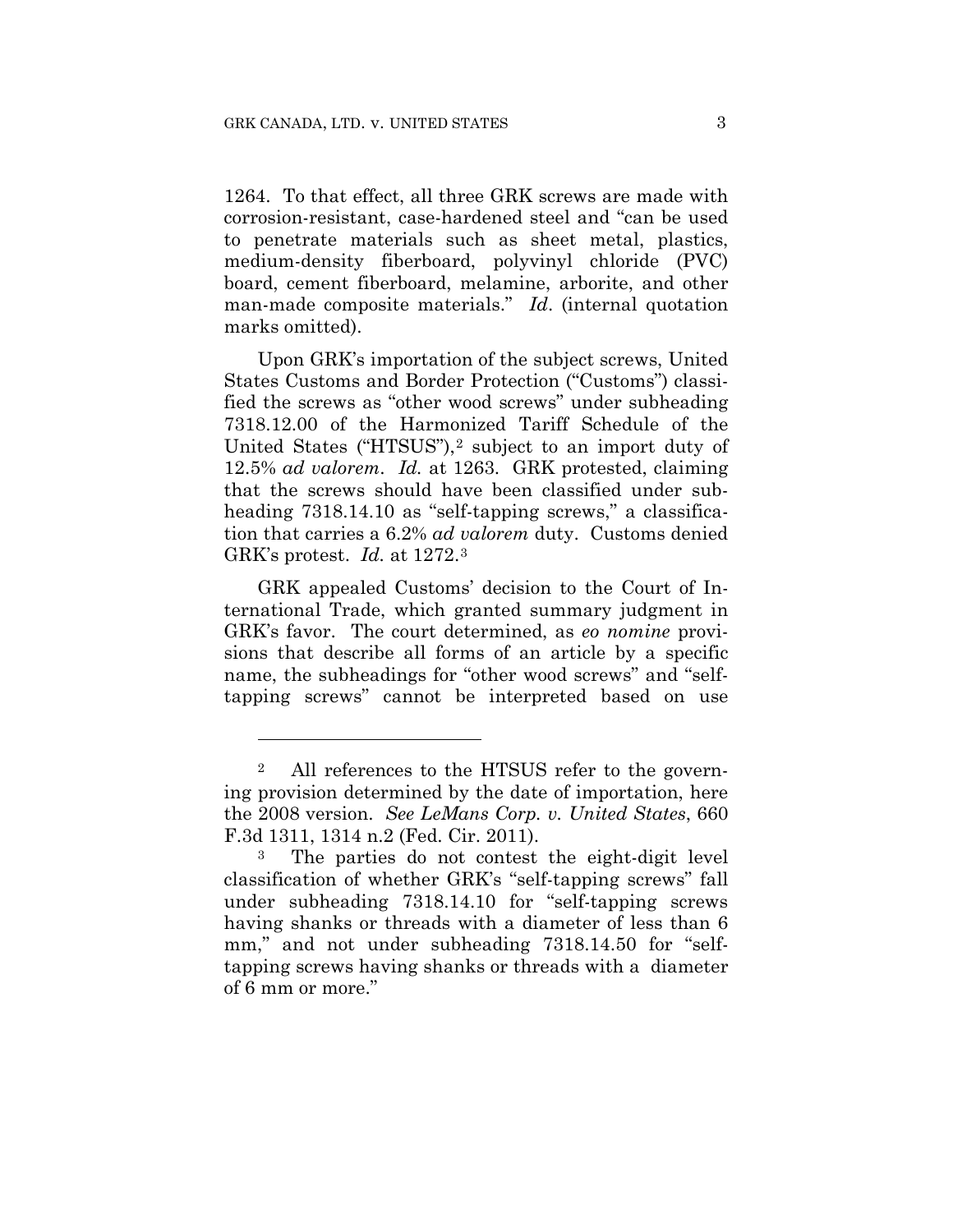"[a]bsent limiting language or contrary legislative intent." *GRK I*, 884 F. Supp. 2d at 1345. Applying the General Rules of Interpretation ("GRIs"), the Court of International Trade defined the classification scope of "other wood screws" and "self-tapping screws" without accounting for use. *Id.* at 1348, 1351–52. The court found, based on their design characteristics, that all three of GRK's imported screws are properly classified as "self-tapping screws" under subheading 7318.14.10. *GRK I*, 884 F. Supp. 2d at 1356. The Government appealed.

On appeal, we held that the Court of International Trade erred in "refus[ing] to consider the use of the screws at any step of determining the classification of the subject articles at issue." *GRK II*, 761 F.3d at 1355. We instructed the Court of International Trade to consider use in interpreting the common and commercial meaning of HTSUS terms (1) where the name of the tariff provision itself inherently suggests a type of use, or (2) "once the tariff terms have been defined . . . the use of subject articles defines an article['s] identity when determining whether it fits within the classification's scope." *Id.* at 1359 (first citing *CamelBak Prods., LLC v. United States*, 649 F.3d 1361, 1369 (Fed. Cir. 2011); then citing *Carl Zeiss, Inc. v. United States*, 195 F.3d 1375, 1379 (Fed. Cir. 1999)). Accordingly, we vacated the judgment of the Court of International Trade and remanded for the court to consider use in both "defining the legal meaning of the tariff terms at issue" and in "determining the proper classification of the subject articles." *Id.* at 1361.

On remand, the Court of International Trade ordered pretrial discovery limited to the issues of "intended use," "principal use," and "actual use" of GRK's imported screws. *GRK IV*, 180 F. Supp. 3d at 1262. Based on this additional discovery, the court recognized that the R4 screw is used in "wood, particle board, plastic, sheet metal, cement fiberboard and wood decking, pressure treated lumber decking, cedar and redwood decking," and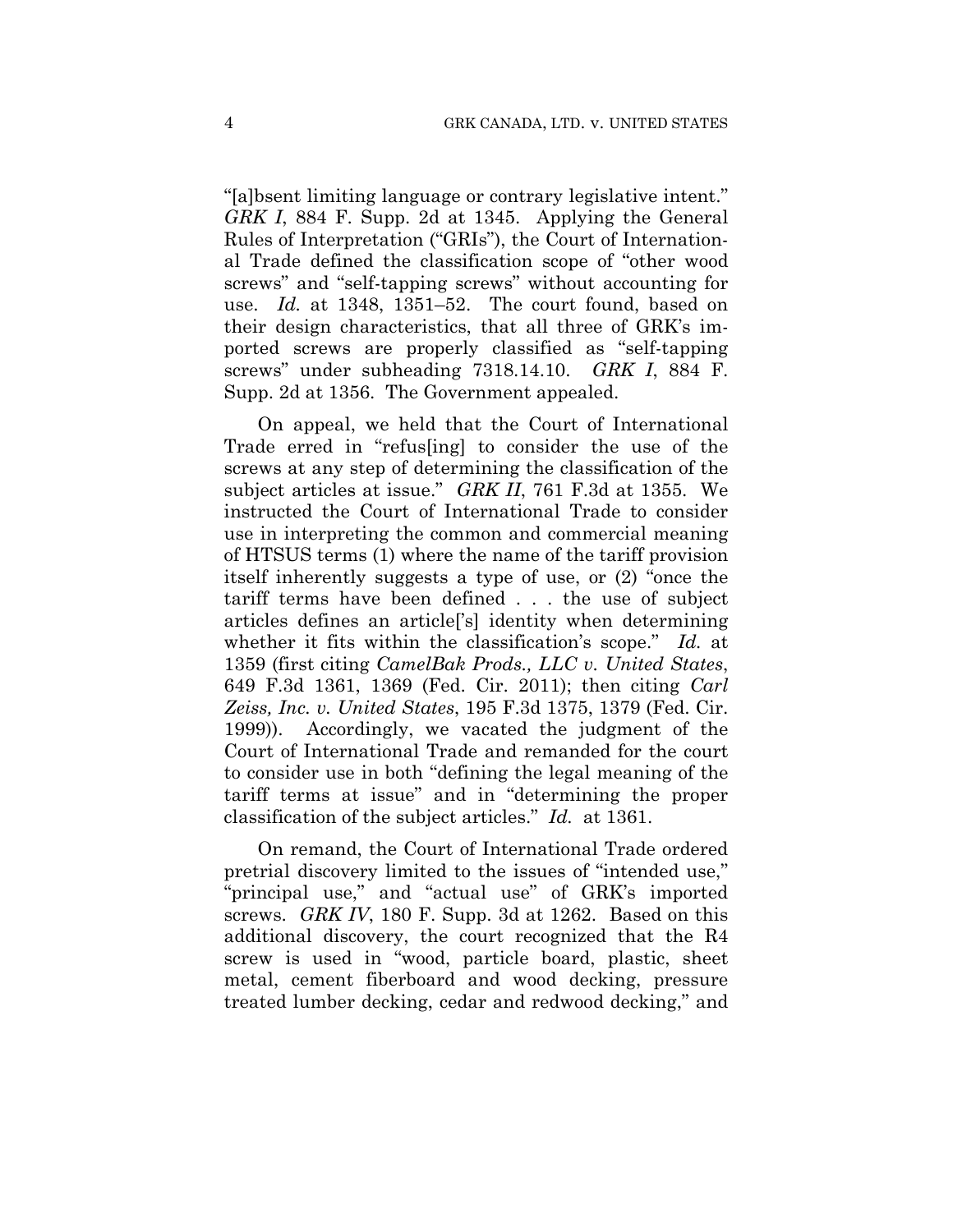<u>.</u>

"can be used in woodworking and other applications and is designed to affix thin metal to wood." *Id.* at 1265. With respect to the RT and Fin/Trim screws, the court noted that these screws are "used for most fine carpentry applications and trim applications," and can also be used "to anchor composite decking to wood beams." *Id.*

The Court of International Trade undertook a new classification analysis. As a threshold determination on whether to apply the GRIs or the U.S. Additional Rules of Interpretation ("ARIs"), $4$  the court determined that neither tariff term "other wood screws" nor "self-tapping

<sup>4</sup> The ARIs provide the interpretative framework for tariff provisions defined by use. *See, e.g.*, *Aromont USA, Inc. v. United States*, 671 F.3d 1310, 1312 (Fed. Cir. 2012). We noted in *GRK II* that where the name of a tariff provision inherently suggests a type of use, the ARIs may need to be applied for the Court of International Trade to properly construe the tariff provision. 761 F.3d at 1359 n.2 (citing *Primal Lite, Inc. v. United States*, 182 F.3d 1362, 1363 (Fed. Cir. 1999)). However, we did not instruct the Court of International Trade on exactly how use, either principal or intended, should be considered in determining the meaning and scope of *eo nomine* provisions. *Id* at 1360–61*.* Nor did we abrogate the general rule that the ARIs do not apply to the construction of *eo nomine* tariff terms. *See Schlumberger Tech. Corp. v. United States*, 845 F.3d 1158, 1164 (Fed. Cir. 2017) (declining to apply the ARIs despite the tariff provision disclosing certain uses because the interpretation "centered on terms describing an article by a specific name"). Here, the parties do not dispute that the GRIs control the interpretation of the *eo nomine* provisions at issue. We therefore need not decide whether the ARIs should have been consulted in this case.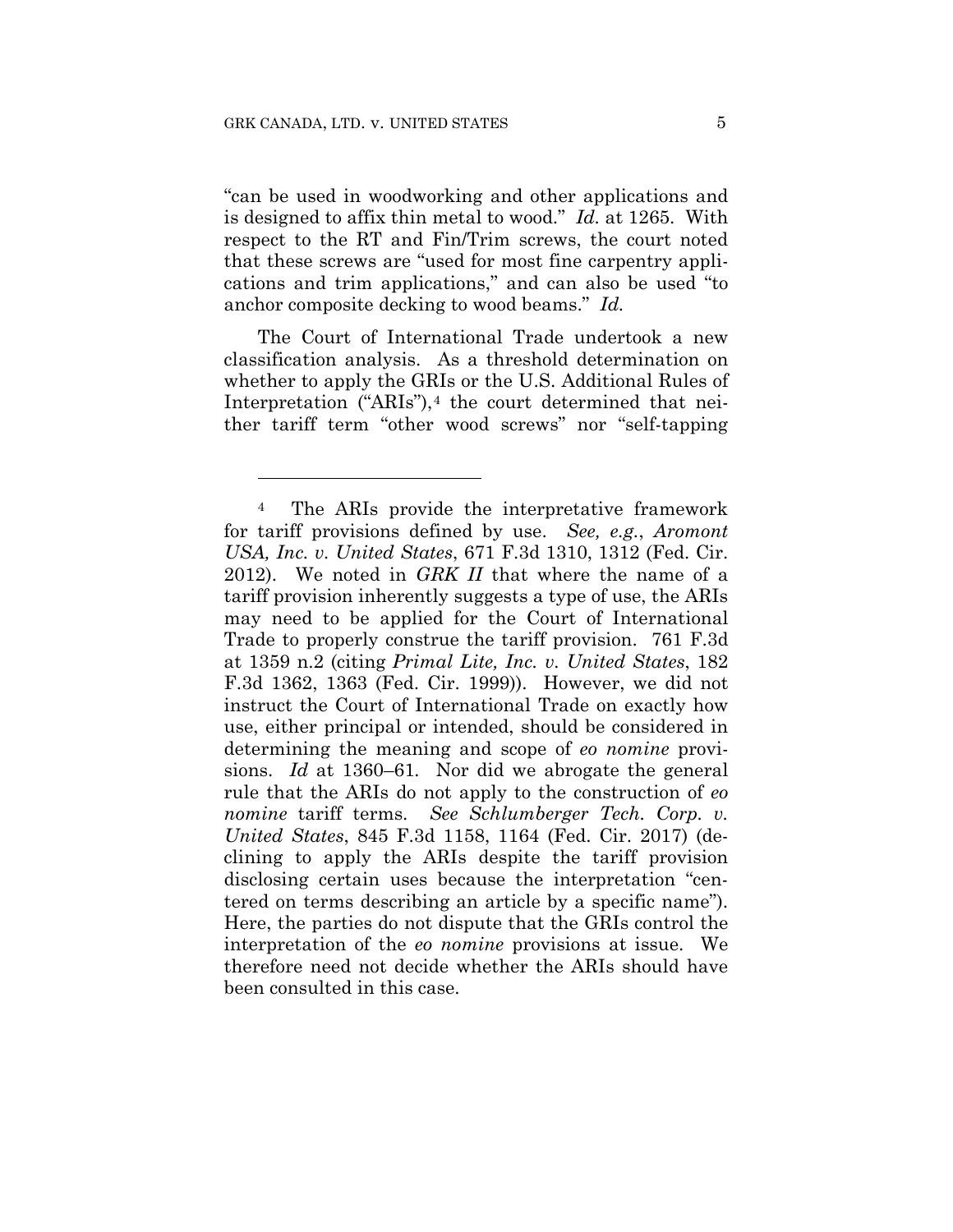screws" were so controlled by use such that the court would be required to consult the ARIs. *Id.* at 1271. The court found that the terms' physical characteristics "coincide to such an extent that the court must consider the intended use or design implicated by the tariff terms in addition to the physical characteristics" to distinguish between the terms' common and commercial meanings. *Id.* Therefore, the court applied the GRIs, as it had in *GRK I*, and additionally considered the subject screws' intended use. Specifically, the Court of International Trade considered "how a typical user would use the product, and its impact on defining the tariff term." *Id.* at 1277. It found that the Explanatory Notes suggest "that self-tapping screws are meant to be used to fasten a nonfibrous material (i.e., 'sheets of metal, marble, slate, plastics') to some other material." *Id.* In contrast, the court found that "[n]early all dictionary definitions suggest that wood screws are intended to be used to affix wood to wood or to other fibrous materials." *Id.*; *see id.* at 1278 (first citing *McGraw-Hill Dictionary of Scientific and Technical Terms* 2302 (6th ed. 2003); then citing *Academic Press Dictionary of Science and Technology* 2378 (Christopher Morris ed., 1992)). The court rejected any notion that self-tapping screws are somehow limited to fastening non-fibrous material to other non-fibrous material. *Id.*  Rather it found that "industry standards and dictionary definitions support the conclusion that the tariff term selftapping screw includes screws that are intended to fasten non-fibrous materials to fibrous materials as well as to non-fibrous materials." *Id.* at 1277–78 (citing *Academic Press Dictionary of Science and Technology* 1951 (Christopher Morris ed. 1992); ANSI/ASME Standard 18.6.4 ¶¶ 1.3.1, 1.3.2).

Based on the HTSUS headings, the section and chapter notes, the explanatory notes, the available lexicographic sources, and its review of intended use, the court concluded that (1) the common and commercial meaning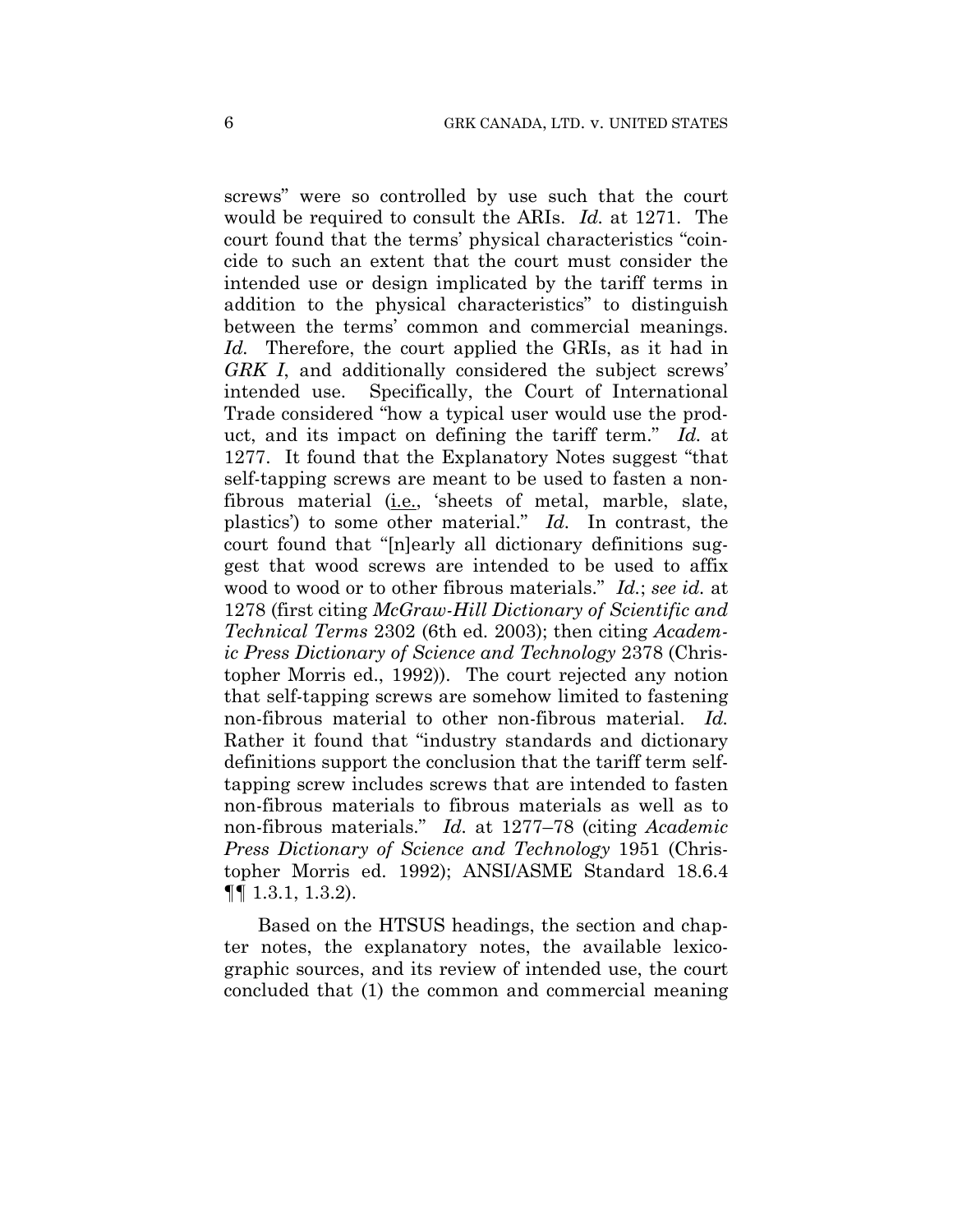of "other wood screw" is "a screw that forms its own thread by compressing surrounding material designed to fasten wood to wood or other fibrous material," and (2) the common and commercial meaning of "self-tapping screw" is a "specially hardened screw, that meets minimum torsional strength requirements, that can cut away material to form a mating thread in non-fibrous material, and is designed to fasten non-fibrous materials, such as metal, to either fibrous or non-fibrous materials." *Id.* at 1278 (internal quotation marks omitted). The court confirmed its conclusion by reviewing the parties' experts' testimonies, finding the testimonies to be consistent with its constructions. *Id.*

The court then turned to whether GRK's imported screws are properly classified as "other wood screws" or as "self-tapping screws" under the court's constructions. *Id.*  at 1280. Based on the undisputed facts, it found that the R4, RT, and Fit/Trim screws are "self-tapping screws" because they are capable of cutting a mating thread in non-fibrous materials, are made of case-hardened carbon steel or stainless steel, and meet minimal torsional strength requirements. *Id.* at 1280–81. The Court of International Trade further found that the intended use of GRK's screws supports their classification as selftapping screws because they are "intended for fastening non-fibrous materials to other materials." *Id.* at 1281. The court relied on the fact that GRK's screws have a "Climatek coating" for its case-hardened carbon steel screws which allow the screws "to be driven into even very, very dense materials." *Id.* (internal quotation marks and citation omitted). It also found that the design of the R4 and RT screws support classifying them as selftapping because they have countersinking heads that allow for the screws to penetrate "hard, brittle, or thin plasticized surfaces veneered onto lumber or composite wood without causing mushrooming." *Id.* at 1282. "Mushrooming" occurs when "non-fibrous material that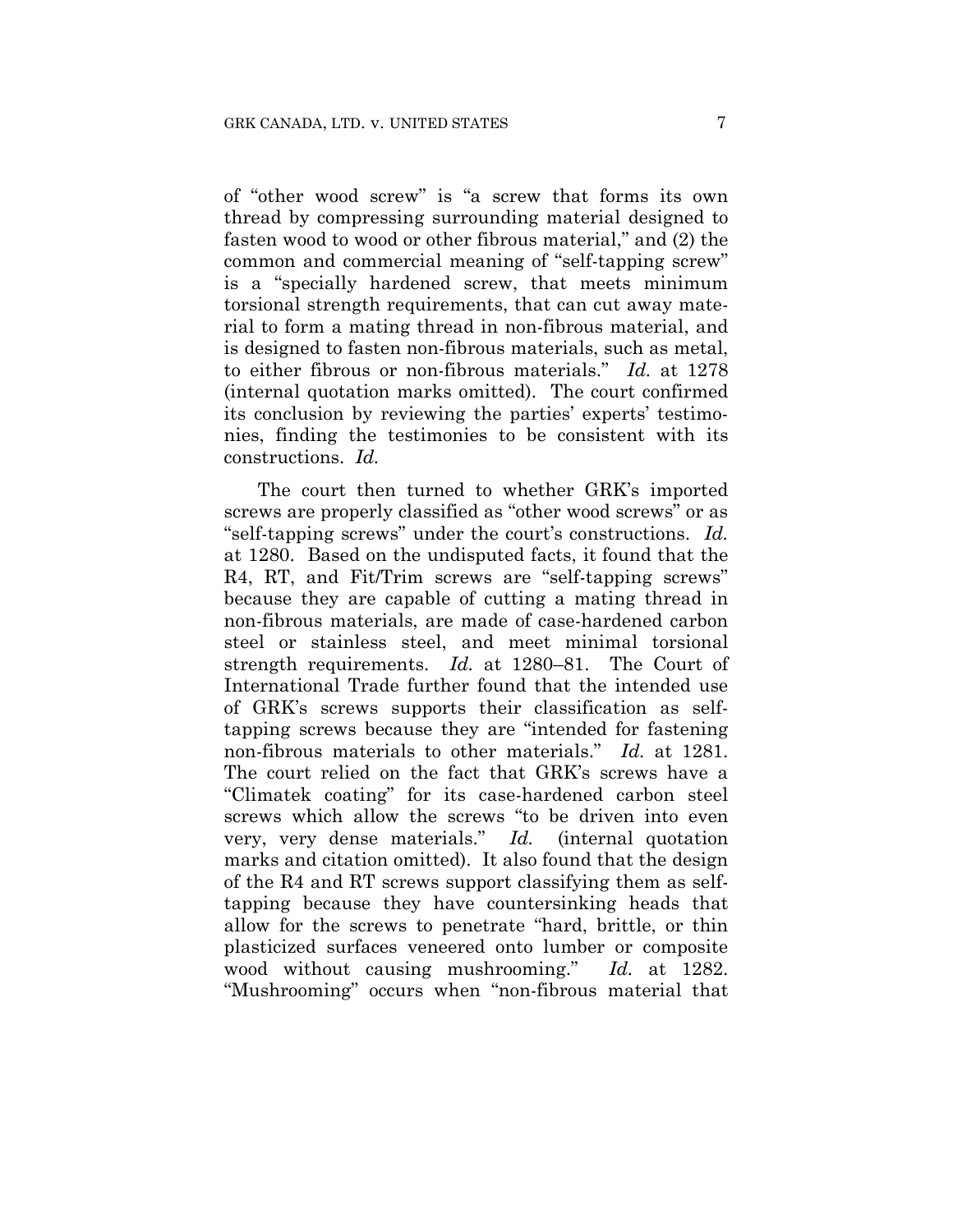the screw cuts and removes as it is driven would rise and create mushroom on the surface," a concern that is not relevant for fastening wood or other fibrous materials. *Id.*  (citations omitted). The RT screw also has a secondary reverse threading to avoid mushrooming altogether. *Id.*  Lastly, the court found that the "special points and threading patterns" on the screws "better enable the screws at issue to be used in materials such as 'sheet metal, plastics, medium-density fiberboard, polyvinyl chloride (PVC) board, cement fiberboard, melamine, arborite, and other man-made composite materials.'" *Id.*  After accounting for these design features and the screws' intended use, the court found that GRK's imported screws fall under the HTSUS tariff classification subheading 7318.14.10 for "self-tapping screws." *Id.* The Court of International Trade thus entered summary judgment in favor of GRK.

The Government appeals. We have jurisdiction under 28 U.S.C. § 1295(a)(5).

#### STANDARD OF REVIEW

We review de novo the grant of summary judgment by the Court of International Trade. *Drygel, Inc. v. United States*, 541 F.3d 1129, 1133 (Fed. Cir. 2008). The classification of goods under the HTSUS involves two steps. First, we ascertain the proper meaning of the tariff provision, which is a question of law that we review without deference. *Kahrs Int'l, Inc. v. United States*, 713 F.3d 640, 644 (Fed. Cir. 2013). Second, we determine whether the goods come within the description of those terms. *Id.*  This second step is a factual question that we review for clear error. *Id*.

We accord deference to Customs' classification rulings relative to the rulings' "power to persuade." *United States v. Mead Corp.*, 533 U.S. 218, 235 (2001). We, like the Court of International Trade, have an independent responsibility to decide the proper meaning and scope of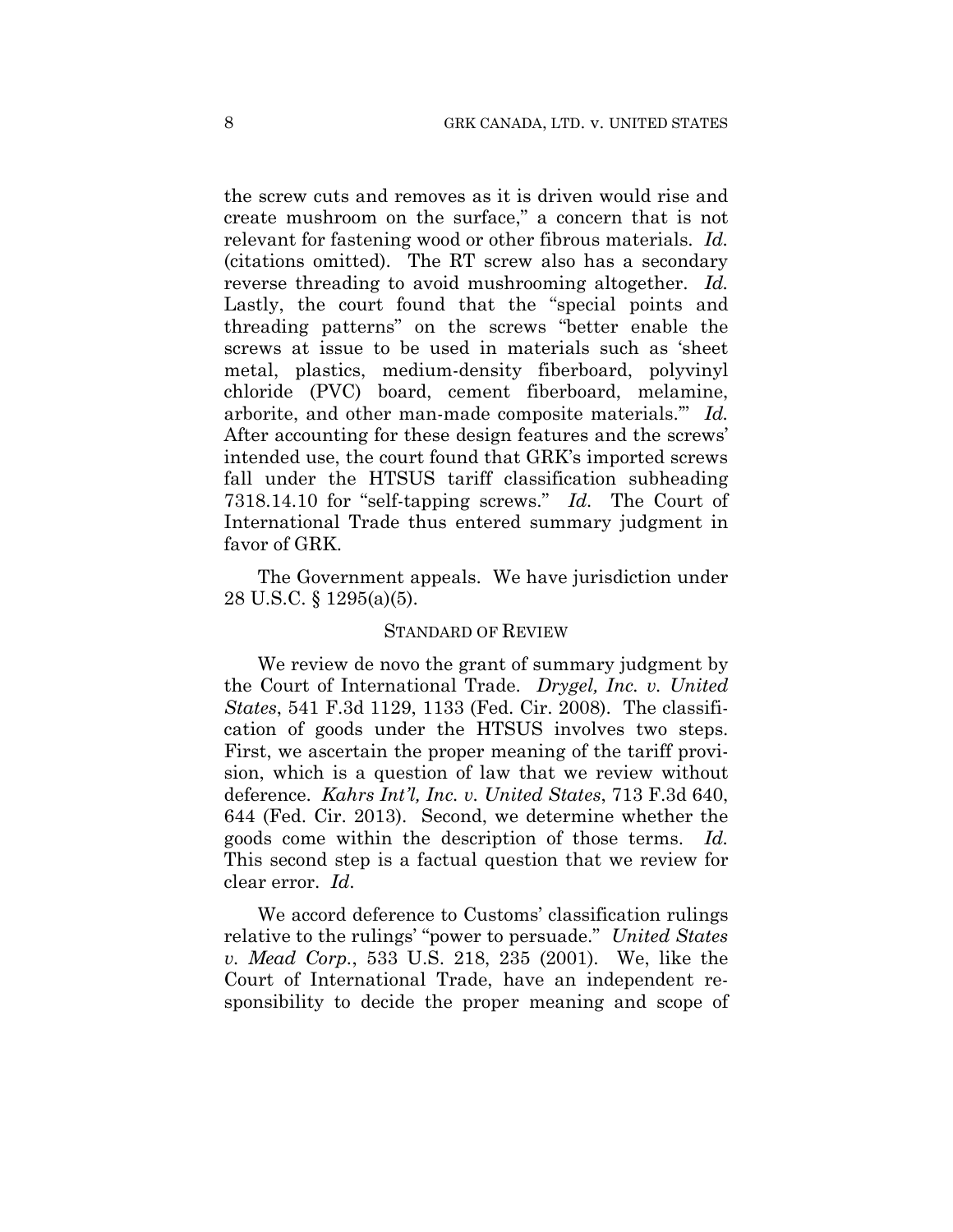HTSUS terms. *Warner-Lambert Co. v. United States*, 407 F.3d 1207, 1209 (Fed. Cir. 2005).

#### **DISCUSSION**

The Government raises two issues on appeal. First, it argues that Court of International Trade erred in defining the HTSUS tariff terms "other wood screws" and "selftapping screws" by failing to consider physical characteristics that make them suitable for inserting and anchoring into wood or non-resilient materials, respectively. Second, should we find the Court of International Trade erred in its construction of the tariff terms, the Government contends that this error caused the court to misclassify GRK's screws as "self-tapping screws" instead of "other wood screws." Because we agree with the Court of International Trade's constructions of the common and commercial meanings for "other wood screws" and "selftapping screws," we affirm.

#### A. HTSUS CLASSIFICATION FRAMEWORK

To construe a tariff provision, we apply the GRIs, which are part of the HTSUS, in numerical order. *Kahrs*, 713 F.3d at 644. If we find that a GRI is dispositive, we go no further. *Schlumberger*, 845 F.3d at 1163; *Mita Copystar Am. v United States*, 160 F.3d 710, 712 (Fed. Cir. 1998). We construe HTSUS terms according to their common and commercial meanings, "which are presumed to be the same." *Carl Zeiss,* 195 F.3d at 1379. Under GRI 1, we first look at the language of a classification heading, and any section or chapter notes, to determine if the subject product is classifiable under that heading. *Schlumberger*, 845 F.3d at 1163 (citing *Orlando Food Corp. v. United States*, 140 F.3d 1437, 1440 (Fed. Cir. 1998)). We may consult reliable sources of information to discern the common meaning of a tariff term, including dictionaries and scientific authorities. *Kahrs*, 713 F.3d at 644. Although not binding, we may also consult the explanatory notes of the relevant chapters for guidance,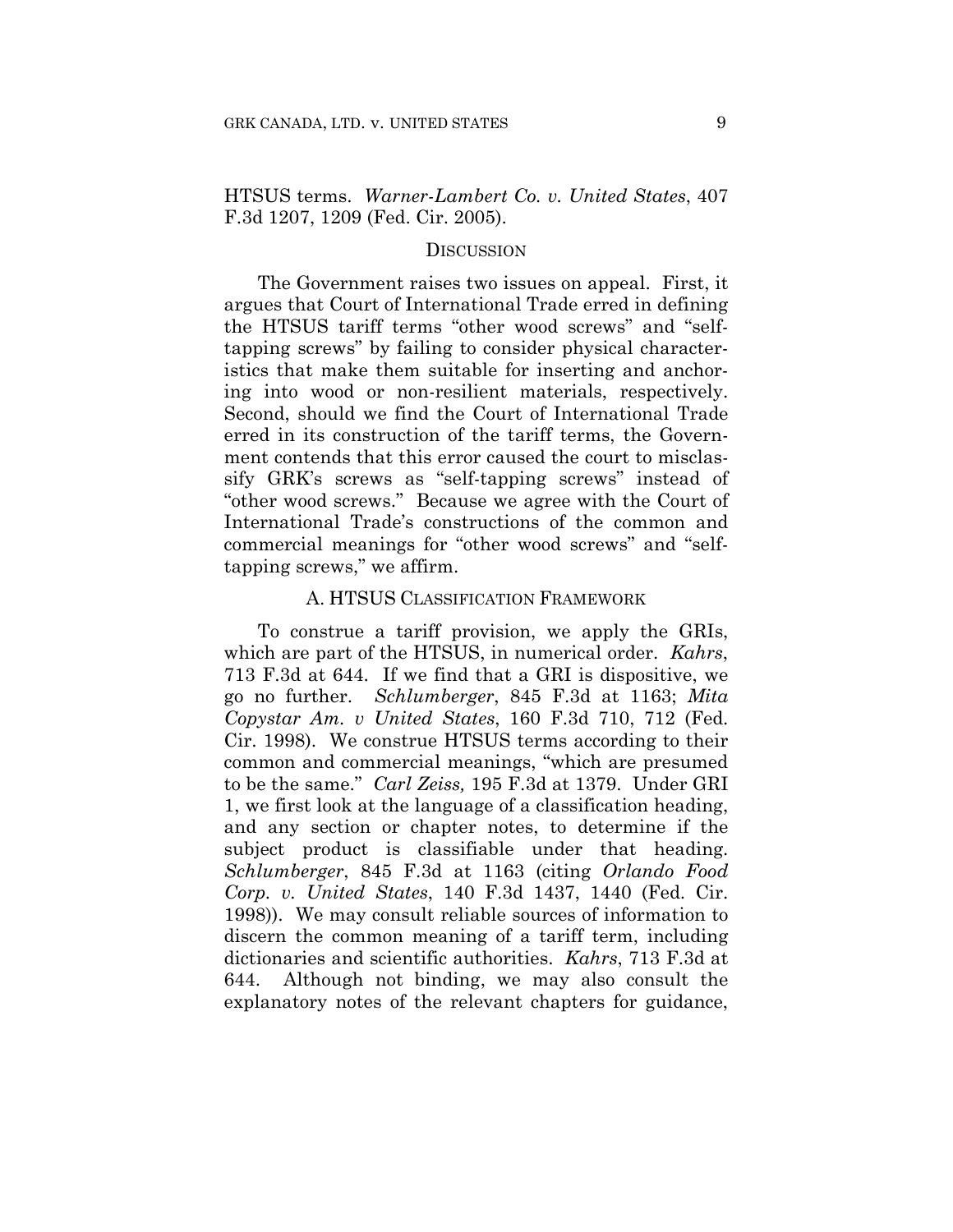as they generally indicate the proper construction of the various HTSUS provisions. *Id.* at 645 (citing *JVC Co. of Am. v. United States*, 234 F.3d 1348, 1352 (Fed. Cir. 2000)).

Here, where there is no factual dispute over the structure, design, or use of GRK's imported screws, we need only determine the proper meaning and scope of the relevant HTSUS provisions. *Id.*

#### B. GRK'S SCREWS ARE SELF-TAPPING SCREWS

The Government argues that the common and commercial meaning of "other wood screw" is "a screw that is designed to be inserted and/or anchored into wood and other resilient materials." Appellant's Br. 24–25. Conversely, the Government contends that the common and commercial meaning of "self-tapping screws" are screws exclusively "designed for use in non-wood applications such as fastening concrete, marble, or metal to metal." *Id.*  at 28–29. The Government thus avers that because GRK's screws are designed for use in wood and resilient materials, they should be classified as "other wood screws" under HTSUS 7318.12, not as "self-tapping screws" under HTSUS 7318.14. *Id.* at 29.

We note that the parties do not dispute that the HTSUS tariff terms at issue are *eo nomine* provisions. An *eo nomine* provision is one that names a specific product or describes by name the subject merchandise. *See Clarendon Mktg., Inc. v. United States*, 144 F.3d 1464, 1467 (Fed. Cir. 1998). An *eo nomine* provision includes all forms of the named article, including improved forms. *CamelBak*, 649 F.3d at 1364–65.

Despite the Government's recognition that the disputed terms are *eo nomine* provisions, it asks the court to define the common and commercial meaning of "wood screw" and "self-tapping screw" based on what material the screw is intended to be anchored into. Thus, the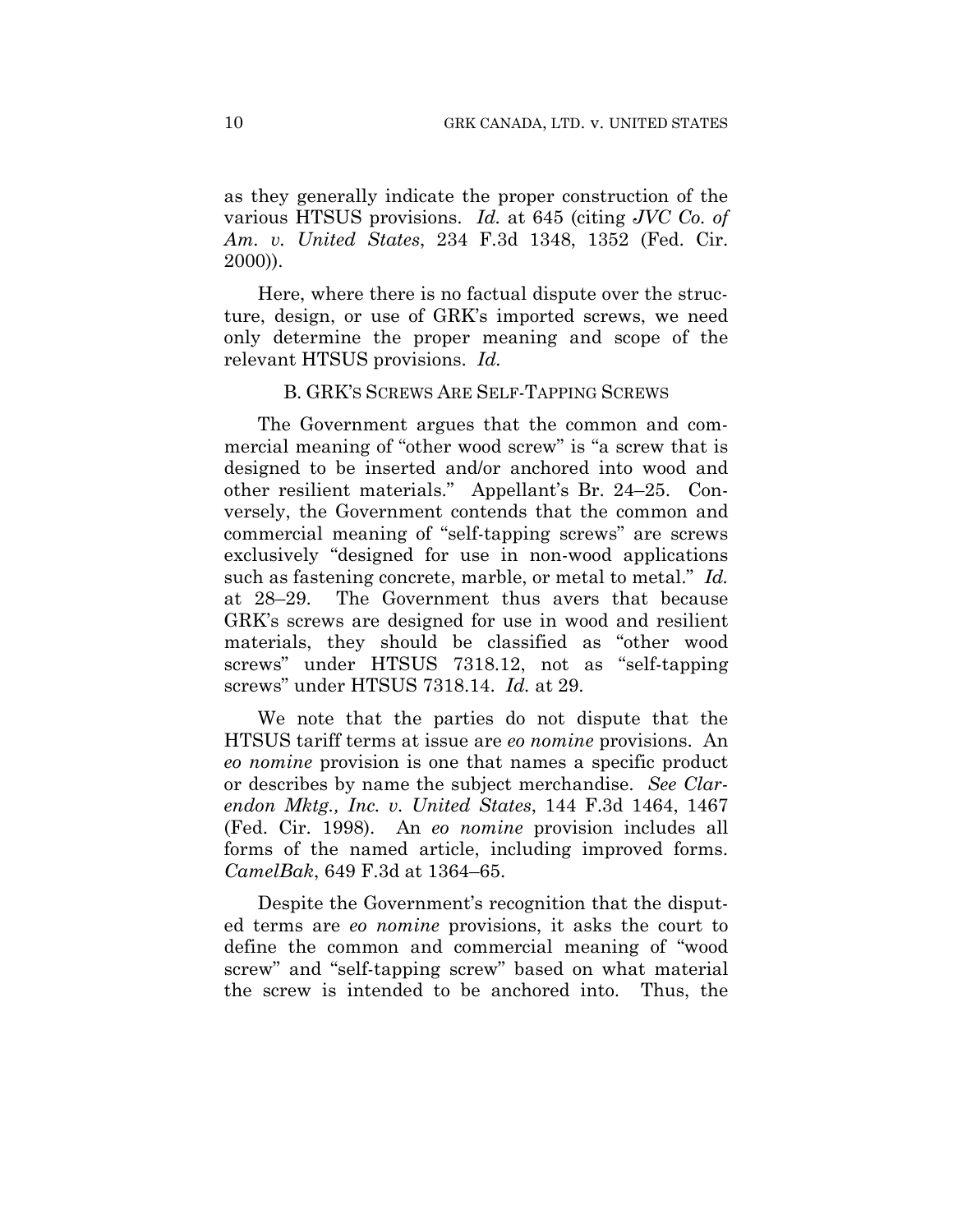Government argues that the use of GRK's screws controls our interpretation of the tariff provisions. In *GRK II*, we instructed the Court of International Trade to consider use of the screws in interpreting the HTSUS tariff provisions, but the Government now seeks to elevate use as the sole consideration. We decline to do so. Adopting the Government's position would all but abrogate the foundational tenet of tariff classification that *eo nomine* provisions are distinct from use provisions and do not depend on either principal or actual use of the imported merchandise. *See Aromont*, 671 F.3d at 1312.

We also conclude that the Government's proposed interpretation of "other wood screws" to mean "a screw that is designed to be inserted or anchored into wood and other resilient materials" is not borne out by the record. The Government conceded during oral argument that "there is not an explicit reference to the term anchoring" in any of the record material aside from one dictionary definition that uses the term "insertion" and the Government's proffered expert testimony. Oral Arg. at 3:01– 5:10, http://oralarguments.cafc.uscourts.gov/default.aspx?f l=2016-2623.mp3. As explained below, the Government's proposed interpretations of the disputed tariff terms are unsupported by the record.

The Government supports its argument by first looking to the Glossary of Terms published by the American National Standards Institute ("ANSI") and the American Society of Mechanical Engineers ("ASME"). We have recognized ANSI's and ASME's expertise in the field of fasteners. *Rocknel Fastener, Inc. v. United States*, 118 F. Supp. 2d 1238, 1244 (Ct. Int'l Trade 2000) (collecting cases), *aff'd*, 267 F.3d 1354 (Fed. Cir. 2001). Specifically, the Government relies on ANSI/ASME Standard B18.12- 2001, which provides, in relevant part, the following definitions of wood screws and tapping screws: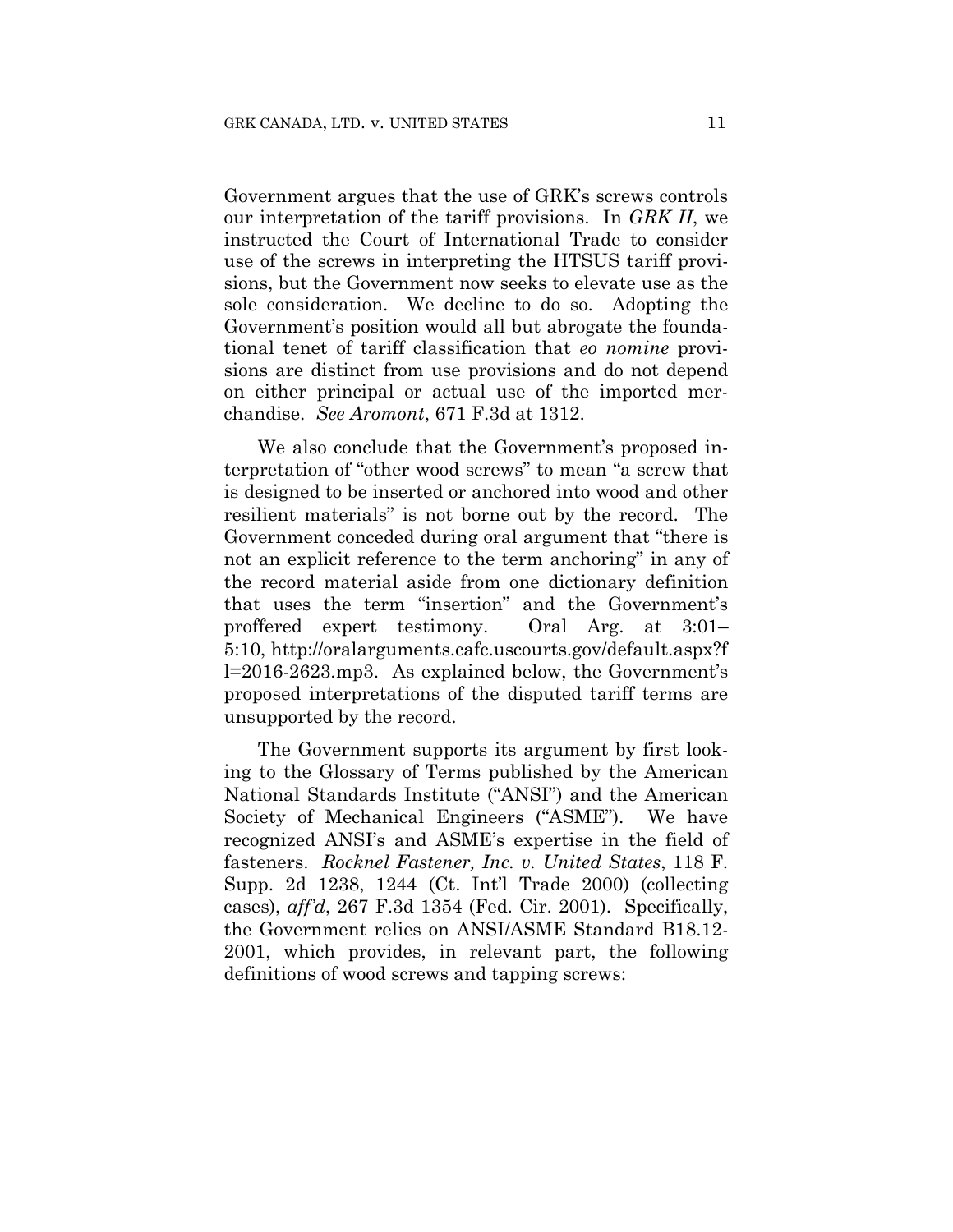3.1.2.30 *wood screw*: a thread forming screw having a slotted or recessed head, gimlet point, and a sharp crested, coarse pitch thread, and generally available with flat, oval and round head styles. It is designed to produce a mating thread when assembled into wood or other resilient materials.

3.1.2.22 *tapping screw*: has a slotted, recessed, or wrenching head and is designed to form or cut a mating thread in one or more of the parts to be assembled.

J.A. 770, 772. According to the Government, the screws' intended purpose is the distinguishing feature because "wood screws are those tapping screws that are designed to be used and anchored in wood and other resilient materials." Appellant's Br. 22. But the Government does not establish what design characteristics of tapping screws or wood screws would result in the different applications. The Government conceded at oral argument that a self-tapping screw may be used in wood in some limited circumstances, but such use would not be "ideal." Oral Arg. 6:04–6:17.

The subheadings' explanatory notes also do not lend strong support to the Government's position that selftapping screws are limited to use in non-resilient materials. The explanatory notes for fasteners under heading 7318 do not consider "insertion" or "anchoring" as the distinguishing feature between self-tapping and wood screws, but provide the following clarification:

**Screws for wood** differ from bolts and screws for metal in that they are tapered and pointed, and they have a steeper cutting thread since they have to bite their own way into the material. Further, wood screws almost always have slotted or recessed heads and they are never used with nuts.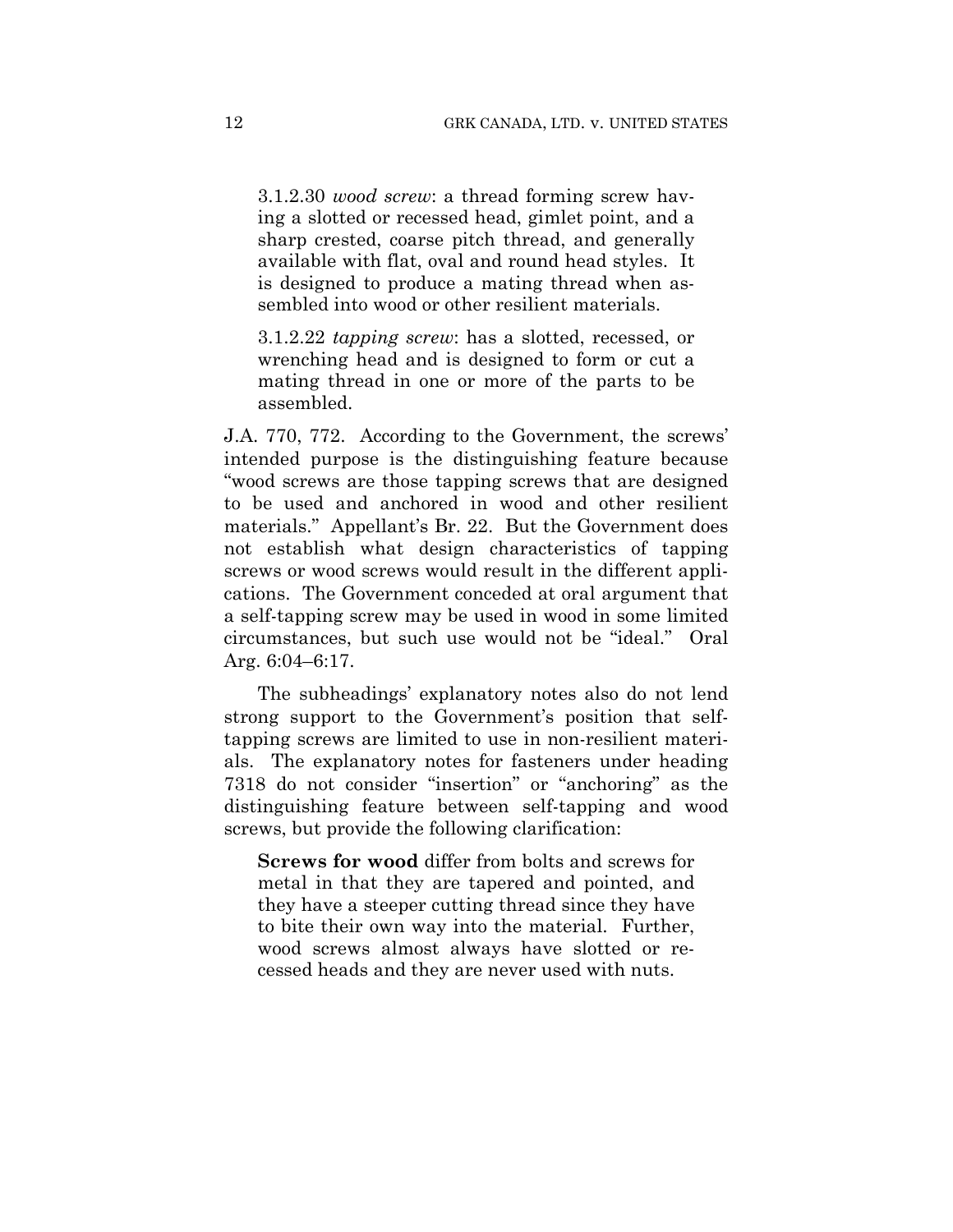**[S]elf-tapping (Parker) screws** . . . resemble wood screws in that they have a slotted head and a cutting thread and are pointed or tapered at the end. They can therefore cut their own passage into thin sheets of metal, marble, slate, plastics, etc.

J.A. 812. As with the ANSI/ASME Standard, nothing in the explanatory notes limits the material that selftapping screws can be anchored into. Rather, the explanatory notes define self-tapping screws based on the physical features that permit the screws to cut mating threads into certain materials like metal, marble, slate, and plastics. *Id.* This definition is consistent with the Court of International Trade's construction that allows for a self-tapping screw to fasten non-fibrous materials to either fibrous or non-fibrous materials. *GRK IV*, 180 F. Supp. 3d at 1278.

The Government's reliance on various dictionary definitions is unavailing, as these definitions do not conclusively identify the anchoring material as the key distinction between wood screws and self-tapping screws. To advance its argument that the anchoring material controls our interpretation of the tariff terms, the Government selects a definition of "wood screw," which defines the screw as a "pointed metal screw formed with a sharp thread of comparatively co[a]rse pitch for insertion in wood." *GRK IV*, 180 F. Supp. 3d at 1274 n.23 (quoting *Webster's Third New International Dictionary* 2631 (Philip Babcock Gove, Ph.D. and Merriam-Webster Editorial Staff eds. 1993)). However, a wide variety of other dictionary definitions note that self-tapping screws can be anchored into wood as well as other materials. *Id.* at 1274 n.26. For example, the Academic Press Dictionary of Science and Technology defines a self-tapping screw as "a specially hardened screw *used in wood and soft metals* that self-cuts its own threads into the material being worked on." *Id.* (emphasis added). Other dictionaries do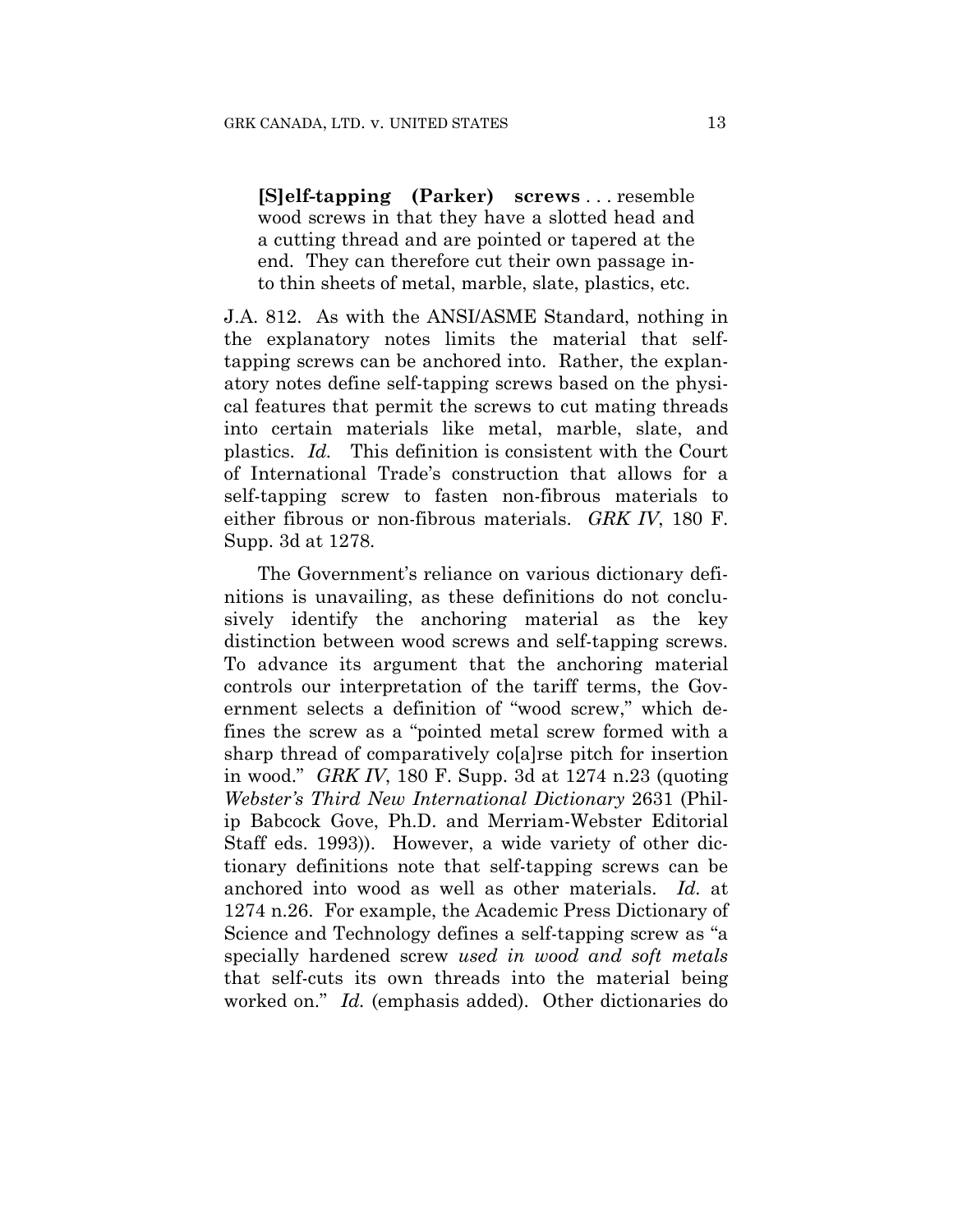not specify the anchoring material as relevant to the definition of self-tapping screws, but focus on the hardened nature of such screws. *Id.* at 1277–78. The McGraw-Hill Dictionary of Scientific and Technical Terms provides that a self-tapping screw has a "specially hardened thread that makes it possible for the screws to form their own internal thread in sheet metal and soft materials when driven into a hole." *Id.* at 1274 n.26. Similarly, the Encyclopedia of Building and Construction Terms defines a self-tapping screw as a "hardened steel screw with a special, partially slotted shank which, as it is screwed into a plain hole, will cut or form its own threads." *Id.* Again, these definitions do not require selftapping screws to be anchored in any specific kind of material. The dictionary definitions of record do not strongly weigh in favor of the Government's interpretation that self-tapping screws can only be anchored in nonresilient material.

The Government also relies on a Court of Customs and Patent Appeals case, *Trans-Atlantic Co. v. United States*, 68 Cust. Ct. 105 (1972), for the proposition that this court should adopt a use-based definition of "wood screws" similar to that determined under the old Tariff Schedule of the United States provisions ("TSUS"). Appellant's Br. 23. In *Trans-Atlantic*, the Customs Court considered the TSUS tariff term "wood screws" to be those screws "primarily used in wood." 68 Cust. Ct. at 108. But cases resolved under the TSUS are not binding on this court as the TSUS operated under an entirely different set of interpretative rules, known as the General Headnotes and Rules of Interpretation. *JVC*, 234 F.3d at 1355.

In any event, *Trans-Atlantic* has little bearing on our interpretation of "other wood screws" under the HTSUS. We noted in *JVC Co. of America v. United States* that the prior TSUS cases may be considered instructive in interpreting HTSUS headings when the nomenclature at issue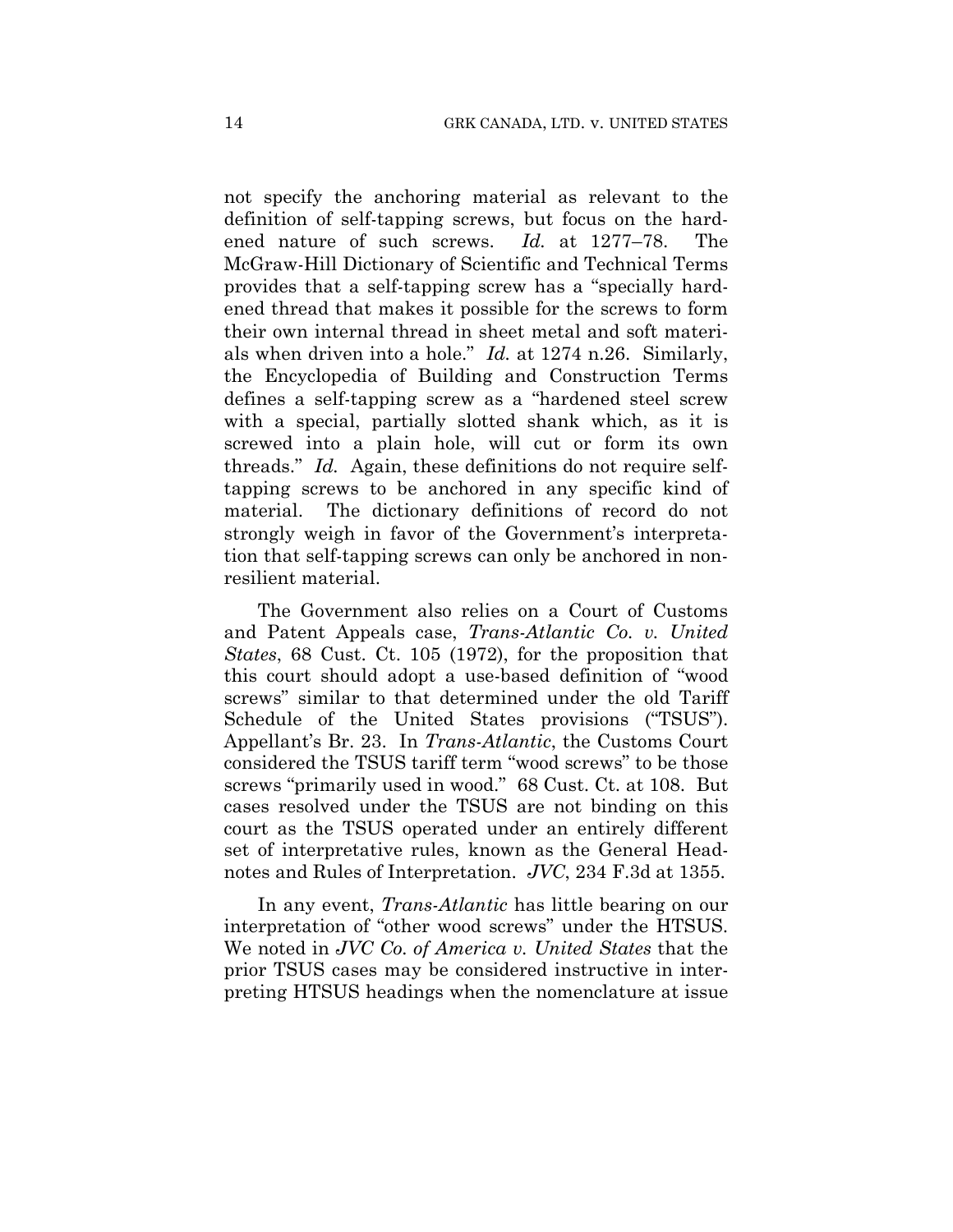<u>.</u>

has not changed. *Id.* Here, the TSUS did not contain an *eo nomine* or use provision for self-tapping screws. The addition of the self-tapping screw subheading in the HTSUS represents a significant change in nomenclature, one that highlights the applicability of the *eo nomine* provisions while rendering less probative prior interpretations of the TSUS. We thus decline to extend the holding in *Trans-Atlantic* to our interpretation here of the disputed *eo nomine* HTSUS subheadings.

Lastly, we see no error in and decline to depart from the Court of International Trade's interpretation of the common and commercial meanings of "other wood screws" under HTSUS 7318.12 and "self-tapping screws" under HTSUS 7318.14. The court properly applied the GRIs and consulted the explanatory notes, dictionary definitions, and expert testimony before reaching its constructions. *GRK IV*, 180 F. Supp. 3d at 1271–80.5 We conclude

<sup>&</sup>lt;sup>5</sup> The Government argues that the subheading for another type of screw, "coach screws" under subheading 7318.11, indicates that the anchoring material is the critical distinction between wood screws and self-tapping screws. The Government does not argue that GRK's screws fall within subheading 7318.11. Rather, the Government asks us to apply GRI 6, which provides that "the classification of goods in the subheadings of a heading shall be determined according to the terms of those subheadings and any related subheading notes and, *mutatis mutandis*, to the above rules on the understanding that only subheadings at the same level are comparable." As we find that the Court of International Trade's application of GRI 1 is sufficient to define the *eo nomine* provisions at issue at the sixth-digit level, we need not reach GRI 6. *Schlumberger*, 845 F.3d at 1163 ("The GRI apply in numerical order, meaning that subsequent rules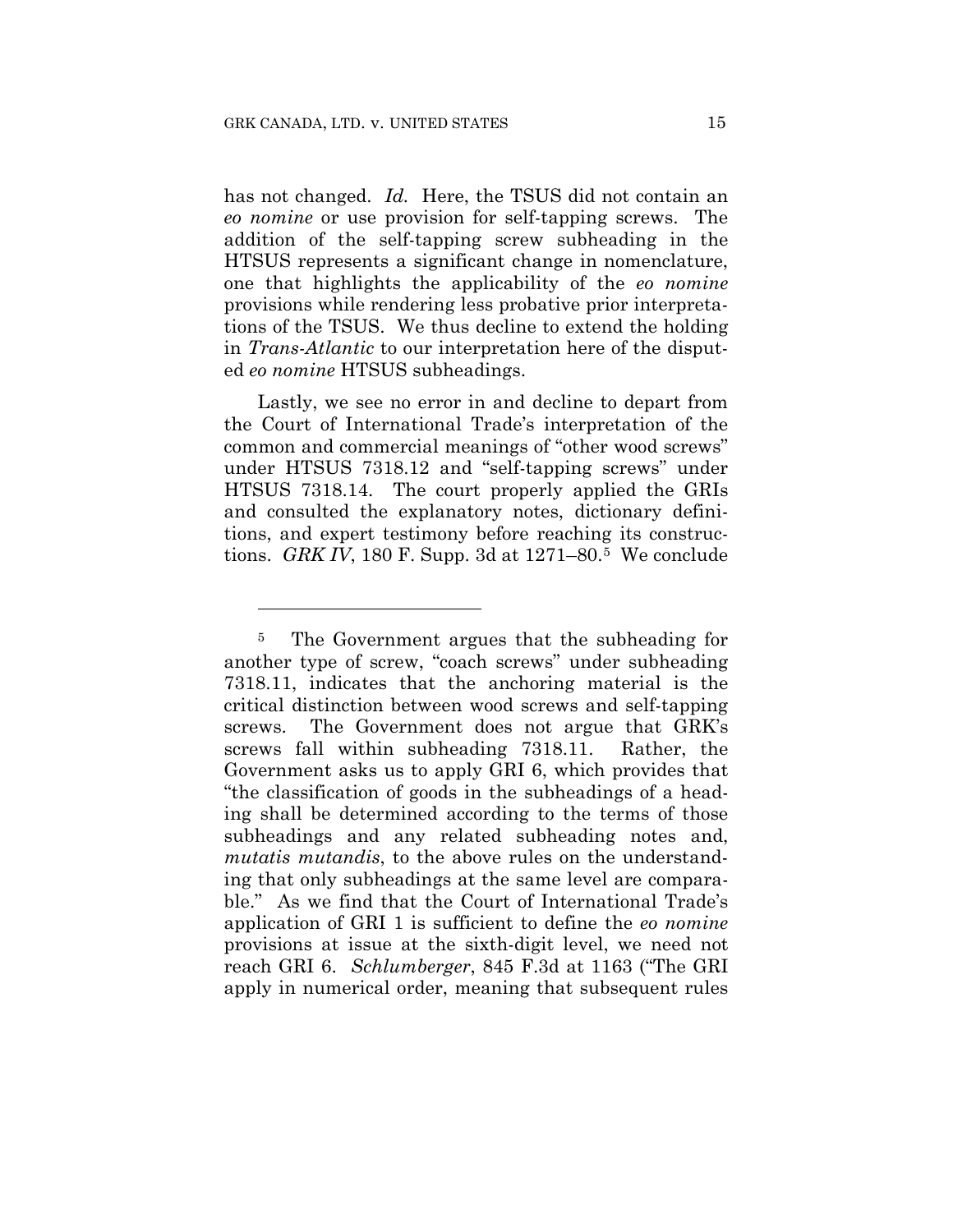that the Court of International Trade appropriately looked to design characteristics that distinguish wood screws from self-tapping screws. *Id.* at 1278. For the reasons set forth in the Court of International Trade's opinion, we find these common and commercial meanings of "other wood screws" and "self-tapping screws" to be amply supported by the source material of record without further elaboration. We thus hold that (1) the common and commercial meaning of "other wood screw" under HTSUS 7318.12 is "a screw that forms its own thread by compressing surrounding material designed to fasten wood to wood or other fibrous material," and (2) the common and commercial meaning of "self-tapping screw" under HTSUS 7318.14 is a "specially hardened screw, that meets minimum torsional strength requirements, that can cut away material to form a mating thread in non-fibrous material, and is designed to fasten nonfibrous materials, such as metal, to either fibrous or nonfibrous materials."

#### CONCLUSION

We decline to accept the Government's invitation to elevate the role of use in our interpretation of the *eo nomine* provisions at issue here. On remand, the Court of International Trade complied with this court's command in *GRK II* that it consider "use" in its review of the scope of the disputed HTSUS terms. Because the Court of

 $\overline{a}$ 

are inapplicable if a preceding rule provides proper classification." (citing *Mita Copystar*, 160 F.3d at 712)). In any event, we agree with the Court of International Trade's conclusion that the specific identification of "coach screws" as a type of "wood screws," only serves to reinforce the fact that the subheadings of "other wood screws" and "self-tapping screws" are distinct and mutually exclusive. *GRK IV*, 180 F. Supp. 3d at 1273 n.22.